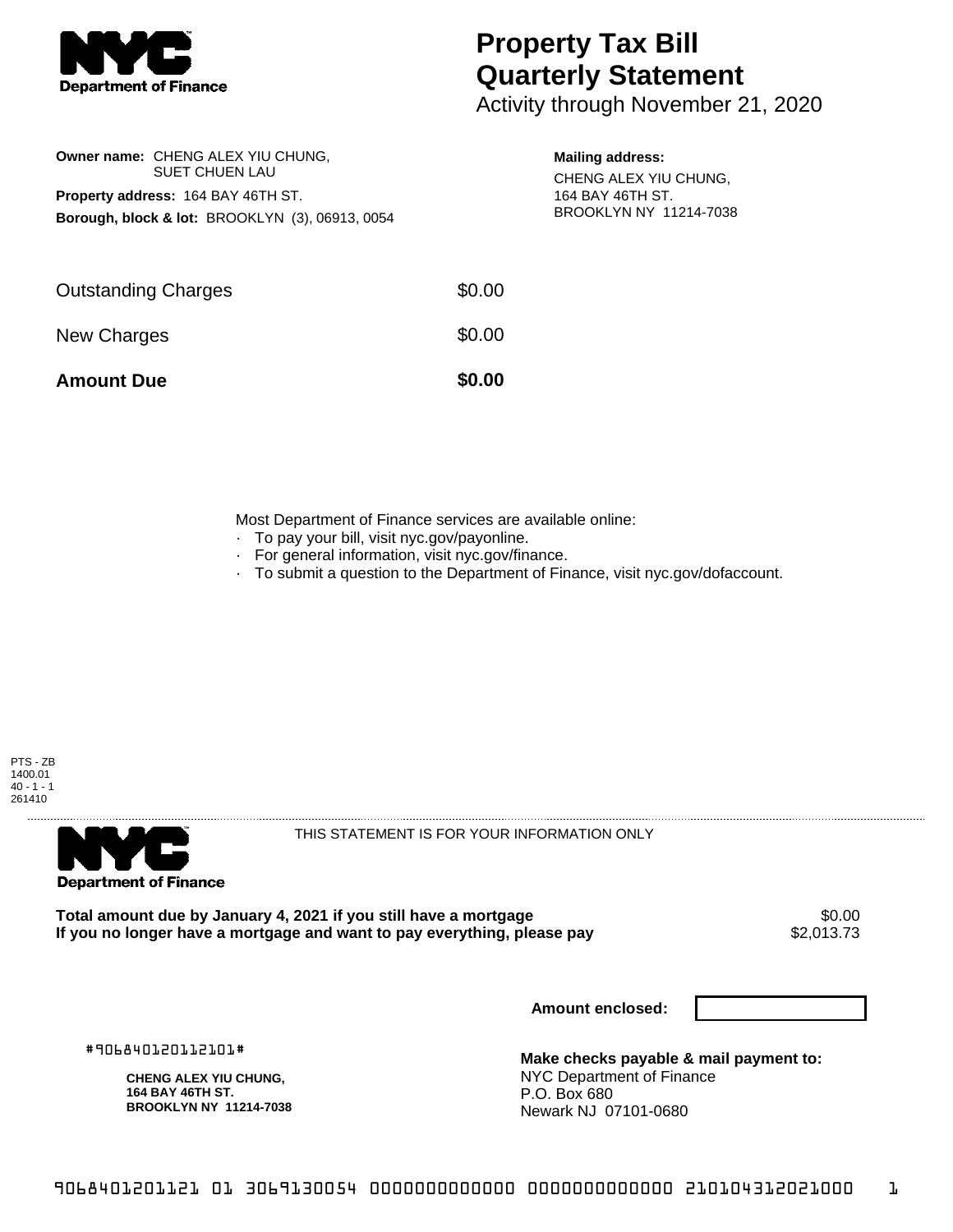

| <b>Billing Summary</b>                              | <b>Activity Date</b> | Due Date                    | Amount        |
|-----------------------------------------------------|----------------------|-----------------------------|---------------|
| Outstanding charges including interest and payments |                      |                             | \$0.00        |
| Finance-Property Tax                                |                      | 01/01/2021                  | \$2,061.25    |
| <b>Adopted Tax Rate</b>                             |                      |                             | $$-23.76$     |
| Payment                                             | 10/03/2020           | Abacus Federal Savings Bank | $$-2,061.25$  |
| Payment Adjusted                                    | 01/01/2021           | Abacus Federal Savings Bank | \$23.76       |
| Total amount due                                    |                      |                             | \$0.00        |
| <b>Tax Year Charges Remaining</b>                   | <b>Activity Date</b> | <b>Due Date</b>             | <b>Amount</b> |
| <b>Finance-Property Tax</b>                         |                      | 04/01/2021                  | \$2,061.25    |
| <b>Adopted Tax Rate</b>                             |                      |                             | $$-23.76$     |
| Payment                                             | 11/21/2020           | Abacus Federal Savings Bank | $$-23.76$     |
| Total tax year charges remaining                    |                      |                             | \$2,013.73    |
| <b>Overpayments/Credits</b>                         | <b>Activity Date</b> | <b>Due Date</b>             | <b>Amount</b> |
| Credit Balance                                      |                      | 10/01/2020                  | $$-2,061.25$  |
| <b>Credit Applied</b>                               | 10/03/2020           |                             | \$2,061.25    |
| <b>Credit Balance</b>                               |                      | 10/01/2020                  | $$-23.76$     |
| <b>Credit Applied</b>                               | 11/21/2020           |                             | \$23.76       |
|                                                     |                      | Total credit applied        | \$2,085.01    |
| Total overpayments/credits remaining on account     |                      |                             | \$0.00        |

## **Home banking payment instructions:**

- 1. **Log** into your bank or online bill pay website.
- 2. **Add** the new payee: NYC DOF Property Tax. Enter your account number, which is your boro, block and lot, as it appears here: 3-06913-0054 . You may also need to enter the address for the Department of Finance. The address is P.O. Box 680, Newark NJ 07101-0680.
- 3. **Schedule** your online payment using your checking or savings account.

## **Did Your Mailing Address Change?** If so, please visit us at **nyc.gov/changemailingaddress** or call **311.**

When you provide a check as payment, you authorize us either to use information from your check to make a one-time electronic fund transfer from your account or to process the payment as a check transaction.